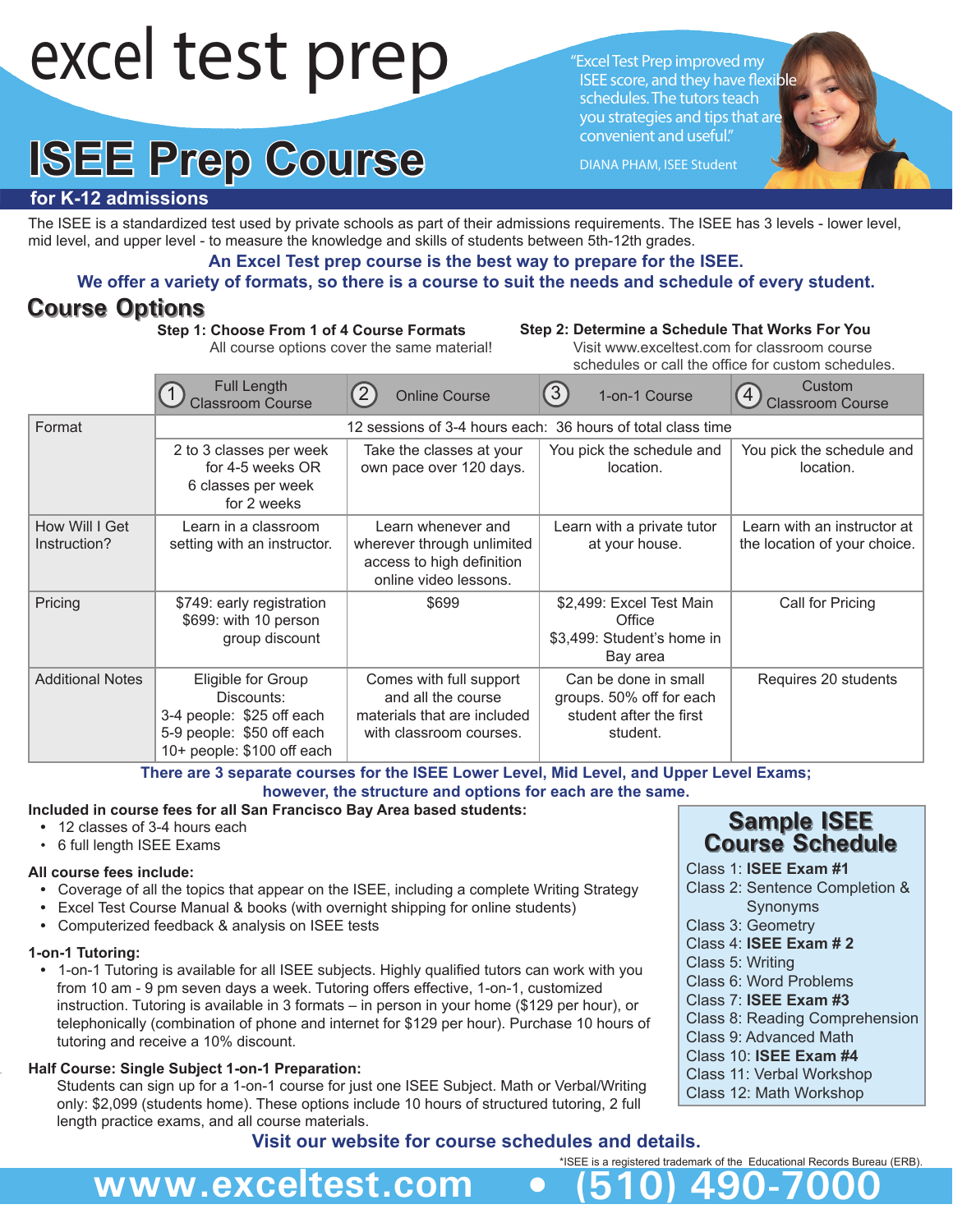# **Top 9 Reasons To Choose Excel Test Prep**

- 1. We have produced a record number of perfect scorers.
- 2. Highly qualified, dynamic teachers keep you engaged while teaching unique strategies.
- 3. Our score improvement guarantee is the best around!
- 4. Our materials are based off real exams, not simulated questions.
- 5. You can learn your way live, online, or with a 1-on-1 instructor.
- 6. Our teachers frequently take the SAT to stay current on any changes.
- 7. You can take the class with your friends and receive a group discount.
- 8. It's plain and simple our classes are fun and we give out prizes to keep students excited.
- 9. We have served California for years and are one of the fastest growing test preparation companies in the nation.

The Excel Test ISEE Lower Level course is one of the **only full-length preparation course** for the ISEE Lower Level exam **in the country** and the ISEE Mid Level and Upper Level courses are considered one of **the best nationwide.** 

# **Course Benefits**

**COMPUTERIZED FEEDBACK!** Excel Test provides computerized grading and feedback after each in-class ISEE exam. This will give you information about the various areas you need to focus on to improve your score.

**ADDITIONAL HELP!** Extra help is always available before and after each class. One-on-one tutoring is also available for a fee during and after the course.

# **GROUP DISCOUNTS!\***

|              | Classroom Course           |
|--------------|----------------------------|
| 3-4 people   | \$25 discount each person  |
| 5-9 people   | \$50 discount each person  |
| $10+$ people | \$100 discount each person |

# **DYNAMIC TEACHING, SUPERIOR MATERIAL!**

Our courses are typically taught by three or four instructors, each an expert in his or her subject area. Our material is entirely researched and developed by the Excel Test staff and up-to-date with the latest ISEE exam changes.

The quality of any course is truly dependent on the material and the instructor involved. Most tutoring services and independent tutors offer general tutoring assistance but do not have any proprietary materials related to the ISEE nor do they really focus on strategies for test taking. Our program has all of these components incorporated as well as highly qualified instructors.

**Visit www.exceltest.com for course schedules and details.** 

\*Our website has complete details, eligibility requirements, and conditions.

# **test ISEE facts**

**About:** The ISEE (Independent School Entrance Exam) is a standardized test used by private schools as part of their admissions requirements. The ISEE has 3 levels - lower level, mid level, and upper level - to measure the knowledge and skills of students between 5th-12th grades.

**Governing Body:** ERB (Education Records Bureau)

**Official Website:** www.erbtest.org / www.erblearn.org / www.iseetest.org

**Test Levels:** The ISEE is divided into 3 levels based on the grade the student plans on entering.

- Lower Level Candidates for 5-6 grades
- Mid Level Candidates for 7-8 grades
- Upper Level Candidates for 9-12 grades
- **Test Length:** Lower Level: 2 hours, 20 minutes Mid Level/Upper Level: 2 hours, 40 minutes

"Excel Test Prep was the best class I have ever taken. The instructors were hilarious and great teachers." Nick L., ISEE Student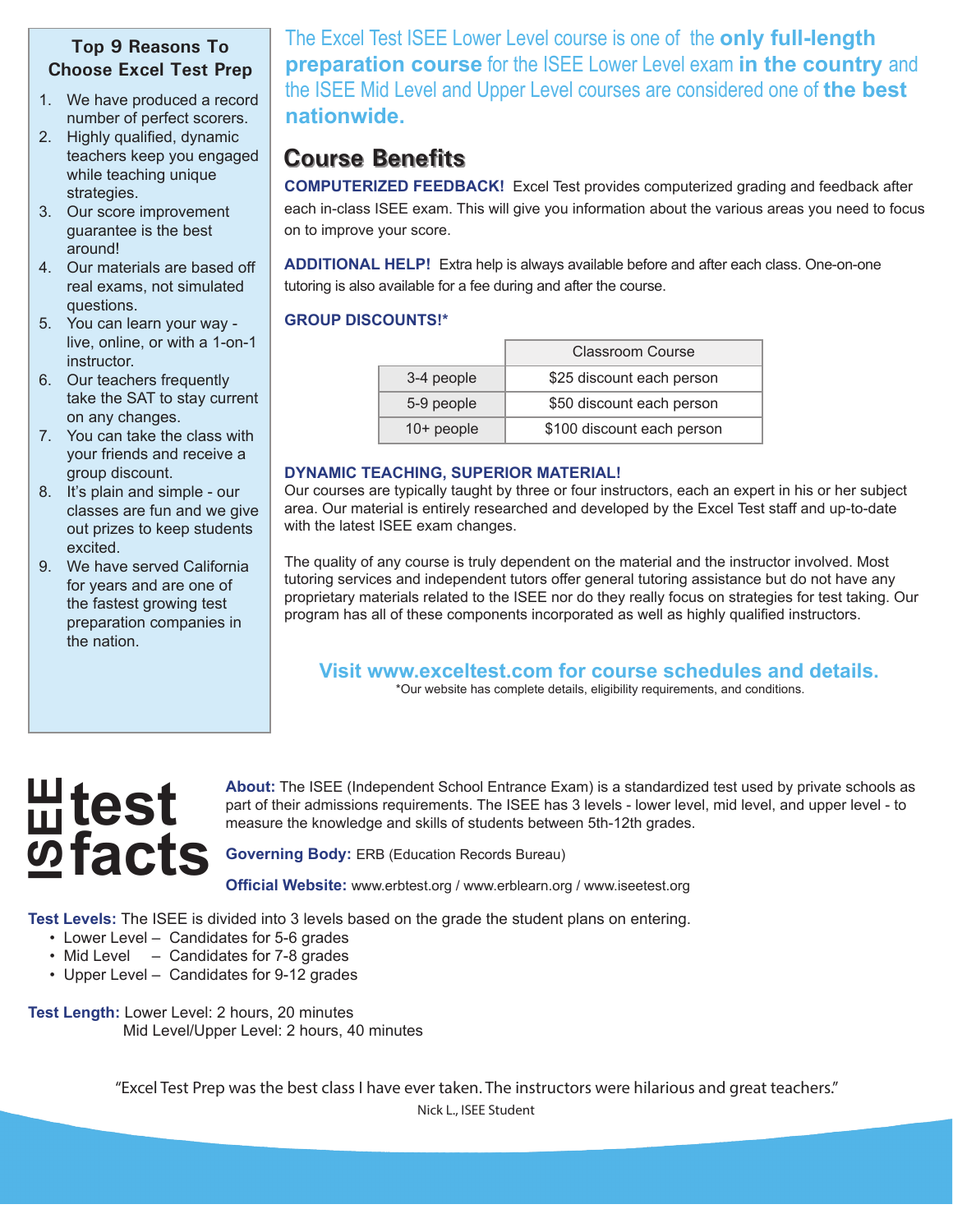**Test Subjects & Format:** The exam covers five subject areas: Verbal Reasoning, Quantitative Reasoning, Reading Comprehension, Mathematics Achievement, and Writing.

| Part 1                                                                                                                                                                                                         | Lower Level (2 hrs, 20 min)                                                                                  | Mid Level/Upper Level (2hrs, 40 min) |  |  |  |  |
|----------------------------------------------------------------------------------------------------------------------------------------------------------------------------------------------------------------|--------------------------------------------------------------------------------------------------------------|--------------------------------------|--|--|--|--|
| (V) Verbal Reasoning                                                                                                                                                                                           | 34 questions: 20 min                                                                                         | 40 questions: 20 min                 |  |  |  |  |
|                                                                                                                                                                                                                | vocabulary, sentence completion                                                                              |                                      |  |  |  |  |
| (Q) Quantitative Reasoning                                                                                                                                                                                     | 38 questions: 35 min                                                                                         | 37 questions: 35 min                 |  |  |  |  |
|                                                                                                                                                                                                                | word problems, number manipulation, and patterns/sequences covering arithmetic,<br>algebra, geometry         |                                      |  |  |  |  |
| Part 2                                                                                                                                                                                                         |                                                                                                              |                                      |  |  |  |  |
| (R) Reading Comprehension                                                                                                                                                                                      | 25 questions: 25 min                                                                                         | 36 questions: 35 min                 |  |  |  |  |
|                                                                                                                                                                                                                | reading comprehension passages: central meaning (vocabulary not tested)                                      |                                      |  |  |  |  |
| (M) Mathematics Achievement                                                                                                                                                                                    | 30 questions: 30 min                                                                                         | 47 questions: 40 min                 |  |  |  |  |
|                                                                                                                                                                                                                | problem solving, mathematical concepts, and word problems covering arithmetic, basic<br>algebra and geometry |                                      |  |  |  |  |
| Part 3                                                                                                                                                                                                         |                                                                                                              |                                      |  |  |  |  |
| Essay                                                                                                                                                                                                          | 30 min                                                                                                       | 30 min                               |  |  |  |  |
| Note: The essay is not scored. Though the essay does not count towards the overall scores, it is sent to the schools as a<br>writing sample, and many schools do evaluate it as a part of admissions criteria. |                                                                                                              |                                      |  |  |  |  |

**Grading:** Grading for the ISEE is measured by several numbers: the scaled score, percentile rank, and stanine. A student gets a separate score for each section rather than one overall composite score.

Raw Score:

A raw score is generated based on the number of correct answers (no penalty for wrong answers).

Scaled Score:

The scaled score is derived from the raw score. Scaled scores range from760-940 (for each section).

Percentile Rank:

To determine the percentile rank, the scaled score is compared to a 3 year rolling normal pool of applicants in the same grade.

This is NOT a national norm but a comparison of all students who took ISEE (a competitive candidate pool).

Stanine:

 The percentile rank is abbreviated into the stanine, a number 1-9. For example, a student in the 96th - 99th percentile receives a stanine of 9 while a student with a percentile rank between the 40th and 59th percentile receives a stanine of 5.

When reviewing students' ISEE scores, schools focus on the stanine. A student will get 4 stanines - one for each of the 4 main sections.

**Test Dates:** School generally offer the ISEE between November and May. You can take the ISEE as late as February of the school year prior to admissions. The test is typically taken at the school the student is applying to, so each school sets its own test date.

**Registration:** Register online at www.iseetest.org. The paper registration form can be found in the center of the student guide between pages 26 and 27 inside the envelope. Contact iseeremote@erbtest.org to have a Student Guide mailed to you. You can also call 1-800- 446-0320 or fax the registration form from the ISEE Student Guide to 919-682-5775.

**Test Locations:** Since individual schools administer the ISEE, the testing location is usually at the school the student is applying to.

**Test Fees:** Fees vary by registration method. Please check the website for more details.

**Factors that Play into K-12 Admissions:** Grades, ISEE scores, OLSAT scores, teacher recommendations, interviews and other factors play important roles in admissions, as well. The interview is more important than some students might think. Prepare by coming up with answers to common questions that may be asked; even if there is no wrong answer, responses that demonstrate maturity tend to be better.